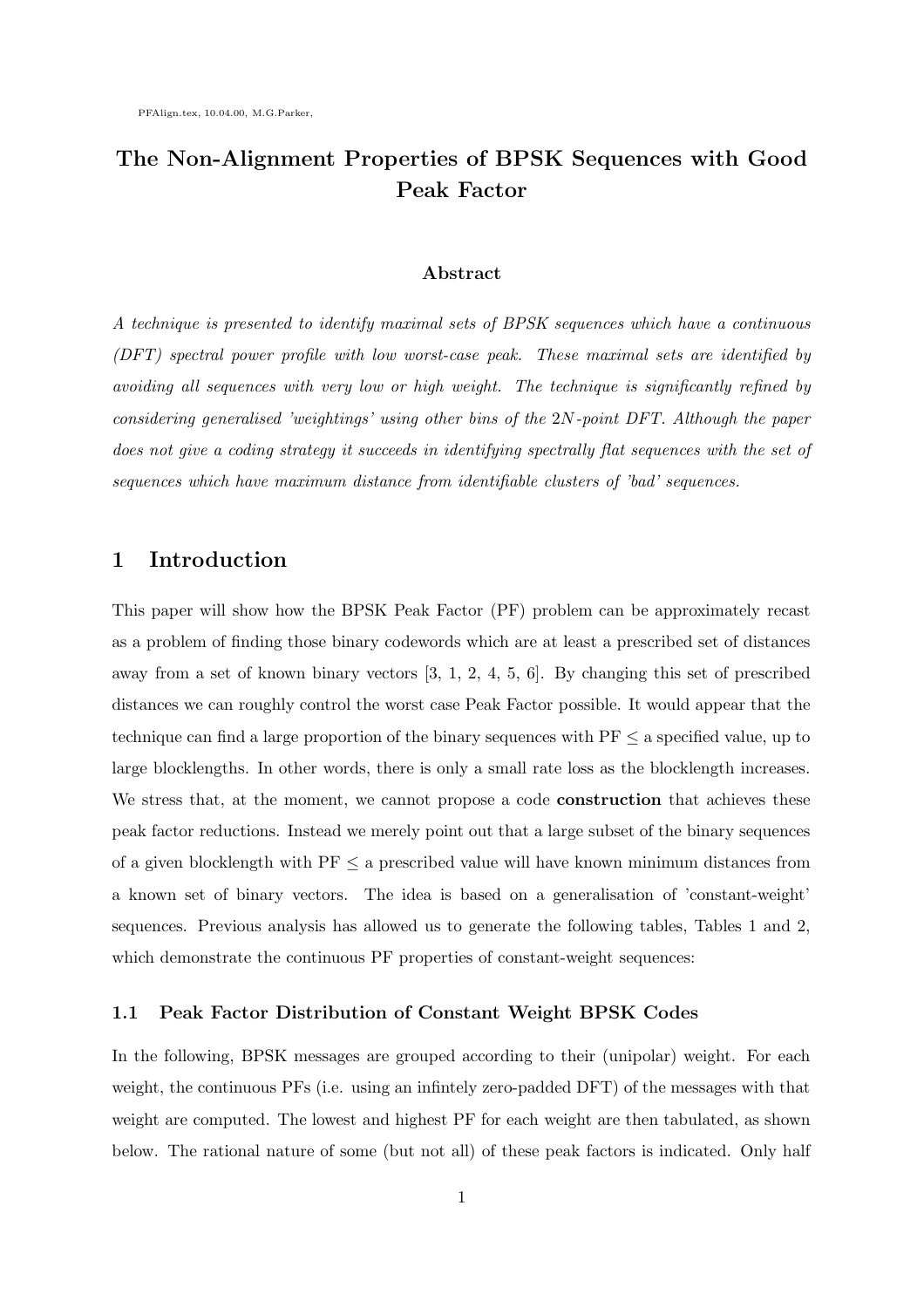the weights are shown as the other half have a symmetrical distribution. It is important to notice that messages with the lowest and highest weights are always bad messages, i.e. they have a high PF. For instance, by eliminating 17 carrier BPSK messages with weight  $\leq 4$  and  $\geq$  13, we are guaranteed to eliminate <u>only</u> messages with PF  $\geq$  4.765. This is a very powerful 'first strike' for any PF limiting coding scheme. However, not all bad messages are eliminated in this way. Note that [3] used hamming weight as part of a metric to eliminate high PF messages.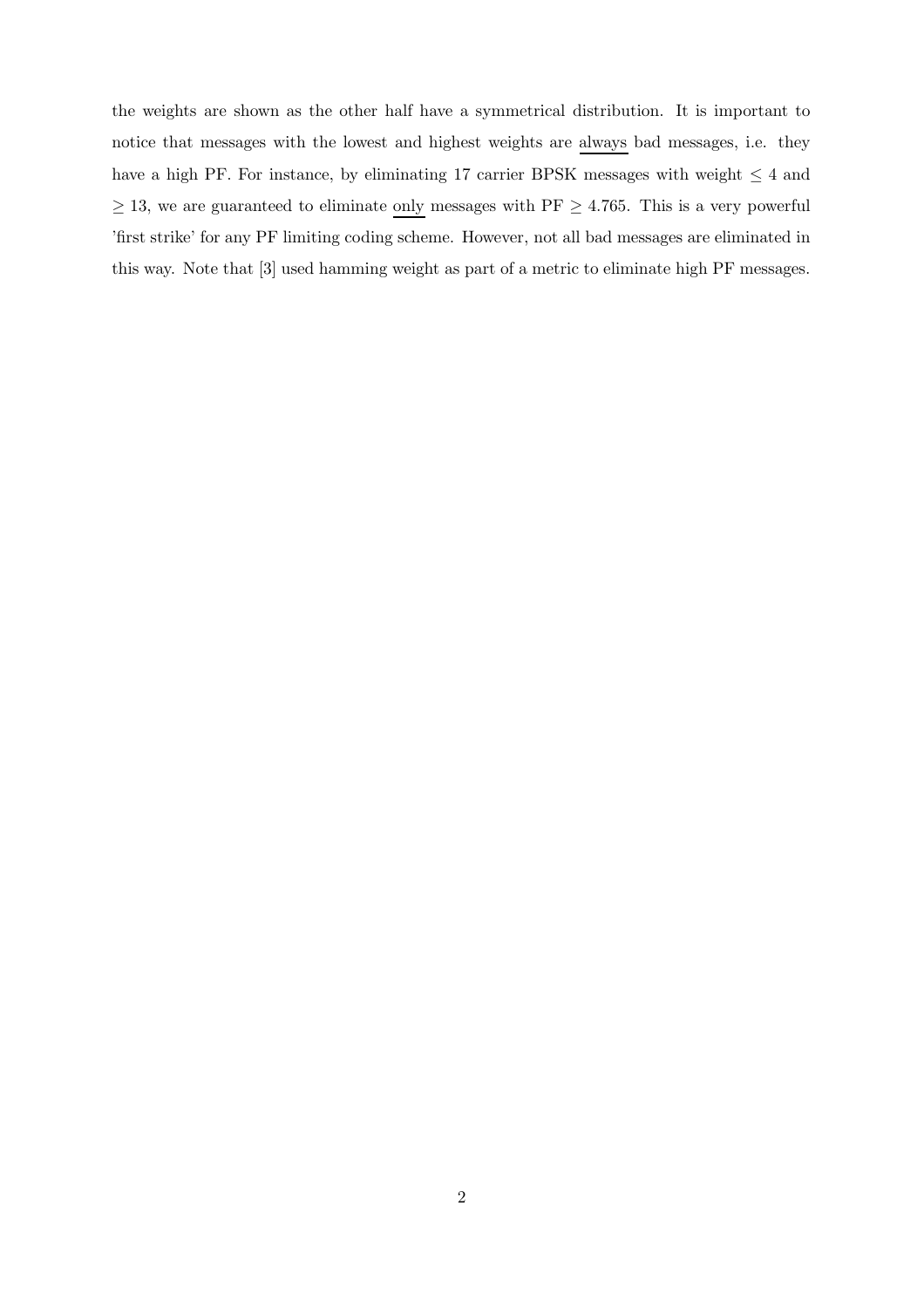For each blocklength, N, and each weight, d, the upper and lower PFs are tabulated. Table Key: N: Number of carriers, d: weight

| N/d            | $\mathbf{0}$ | 1         | $\boldsymbol{2}$ | 3        | 4        | 5         | 6         | $\overline{7}$ | 8         |
|----------------|--------------|-----------|------------------|----------|----------|-----------|-----------|----------------|-----------|
| $\overline{4}$ | 4.000000     | 1.769800  | 4.000000         |          |          |           |           |                |           |
|                | 4.000000     | 1.769800  | 2.370370         |          |          |           |           |                |           |
| 5              | 5.000000     | 2.112500  | 5.000000         |          |          |           |           |                |           |
|                | 5.000000     | 1.800000  | 2.101328         |          |          |           |           |                |           |
| 6              | 6.000000     | 2.692787  | 3.317760         | 6.000000 |          |           |           |                |           |
|                | 6.000000     | 2.666667  | 2.053109         | 2.053109 |          |           |           |                |           |
| 7              | 7.000000     | 3.571429  | 3.571429         | 7.000000 |          |           |           |                |           |
|                | 7.000000     | 3.571429  | 1.865810         | 1.375876 |          |           |           |                |           |
| 8              | 8.000000     | 4.500000  | 3.420689         | 4.500000 | 8.000000 |           |           |                |           |
|                | 8.000000     | 4.500000  | 2.000000         | 1.660782 | 2.000000 |           |           |                |           |
| 9              | 9.000000     | 5.444444  | 3.687000         | 5.444444 | 9.000000 |           |           |                |           |
|                | 9.000000     | 5.444444  | 2.777778         | 1.883913 | 2.026097 |           |           |                |           |
| 10             | 10.000000    | 6.400000  | 4.118906         | 4.460938 | 6.400000 | 10.000000 |           |                |           |
|                | 10.000000    | 6.400000  | 3.600000         | 1.921601 | 1.921601 | 1.991558  |           |                |           |
| 11             | 11.000000    | 7.363636  | 4.669122         | 4.769188 | 7.363636 | 11.000000 |           |                |           |
|                | 11.000000    | 7.363636  | 4.454545         | 2.272727 | 1.829646 | 1.314321  |           |                |           |
| 12             | 12.000000    | 8.333333  | 5.366190         | 4.978308 | 5.730347 | 8.333333  | 12.000000 |                |           |
|                | 12.000000    | 8.333333  | 5.333333         | 3.000000 | 1.640376 | 1.740571  | 1.912673  |                |           |
| 13             | 13.000000    | 9.307692  | 6.230769         | 5.310735 | 6.230769 | 9.307692  | 13.000000 |                |           |
|                | 13.000000    | 9.307692  | 6.230769         | 3.769231 | 1.923077 | 1.622804  | 1.824325  |                |           |
| 14             | 14.000000    | 10.285714 | 7.142857         | 5.700241 | 6.130279 | 7.142857  | 10.285714 | 14.000000      |           |
|                | 14.000000    | 10.285714 | 7.142857         | 4.571429 | 2.571429 | 1.659606  | 1.659606  | 2.090919       |           |
| 15             | 15.000000    | 11.266667 | 8.066667         | 6.156690 | 6.321273 | 8.066667  | 11.266667 | 15.000000      |           |
|                | 15.000000    | 11.266667 | 8.066667         | 5.400000 | 3.266667 | 1.666667  | 1.666667  | 1.851567       |           |
| 16             | 16.000000    | 12.250000 | 9.000000         | 6.690924 | 6.615930 | 7.197406  | 9.000000  | 12.250000      | 16.000000 |
|                | 16.000000    | 12.250000 | 9.000000         | 6.250000 | 4.000000 | 2.250000  | 1.712303  | 1.771833       | 1.855578  |
| 17             | 17.000000    | 13.235294 | 9.941176         | 7.315393 | 6.945385 | 7.497003  | 9.941176  | 13.235294      | 17.000000 |
|                | 17.000000    | 13.235294 | 9.941176         | 7.117647 | 4.764706 | 2.882353  | 1.759558  | 1.771598       | 1.799987  |

Table 1: PF Properties of Constant Weight BPSK Codes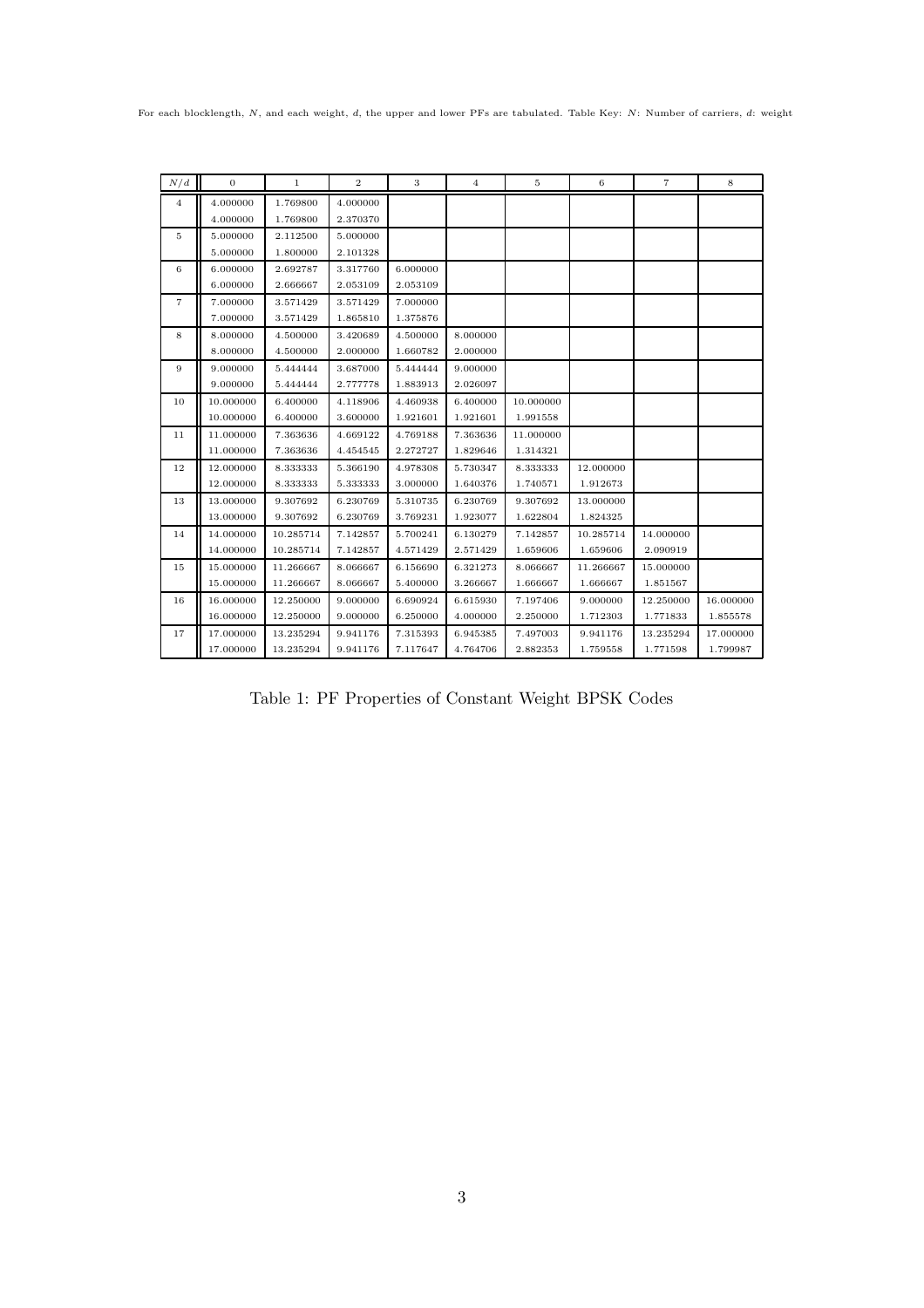| N/d             | $\overline{0}$ | $\mathbf{1}$            | $\overline{2}$             | 3              | $\overline{4}$ | $\rm 5$   | $\,6\,$              | $\scriptstyle{7}$ | 8        |
|-----------------|----------------|-------------------------|----------------------------|----------------|----------------|-----------|----------------------|-------------------|----------|
| $\overline{4}$  | $\overline{4}$ | $\frac{9+4\sqrt{3}}{9}$ | $\overline{4}$             |                |                |           |                      |                   |          |
|                 | $\overline{4}$ | $\frac{9+4\sqrt{3}}{9}$ | $(\frac{4}{3})^3$          |                |                |           |                      |                   |          |
| $5\overline{5}$ | $\overline{5}$ | $13^2/80$               | 5                          |                |                |           |                      |                   |          |
|                 | $\overline{5}$ | $3^2/5$                 | $2.101328*$                |                |                |           |                      |                   |          |
| 6               | 6              | 2.692787                | $\frac{2^{7}3^{4}}{5^{5}}$ | 6              |                |           |                      |                   |          |
|                 | 6              | $4^{2}/6$               | $2.053109*$                | 2.053109*      |                |           |                      |                   |          |
| $\overline{7}$  | $\overline{7}$ | $5^2/7$                 | $5^2/7$                    | $\overline{7}$ |                |           |                      |                   |          |
|                 | $\overline{7}$ | $5^2/7$                 | 1.865810                   | 1.375876       |                |           |                      |                   |          |
| 8               | 8              | $6^{2}/8$               | 3.420689                   | $6^2/8$        | 8              |           |                      |                   |          |
|                 | 8              | $6^2/8$                 | $4^{2}/8$                  | 1.660782       | $4^2/8$        |           |                      |                   |          |
| 9               | 9              | $7^2/9$                 | 3.687000                   | $7^2/9$        | 9              |           |                      |                   |          |
|                 | 9              | $7^2/9$                 | $5^2/9$                    | 1.883913       | 2.026097       |           |                      |                   |          |
| 10              | 10             | $8^2/10$                | 4.118906                   | 4.460938       | $8^2/10$       | 10        |                      |                   |          |
|                 | 10             | $8^2/10$                | $6^2/10$                   | 1.921601       | 1.921601       | 1.991558  |                      |                   |          |
| 11              | 11             | $9^2/11$                | 4.669122                   | 4.769188       | $9^2/11$       | 11        |                      |                   |          |
|                 | 11             | $9^2/11$                | $7^2/11$                   | $5^2/11$       | 1.829646       | 1.314321  |                      |                   |          |
| 12              | 12             | $10^2/12$               | 5.366190                   | 4.978308       | 5.730347       | $10^2/12$ | 12                   |                   |          |
|                 | 12             | $10^2/12$               | $8^2/12$                   | $6^2/12$       | 1.640376       | 1.740571  | 1.912673             |                   |          |
| 13              | 13             | $11^2/13$               | $9^2/13$                   | 5.310735       | $9^2/13$       | $11^2/13$ | 13                   |                   |          |
|                 | 13             | $11^2/13$               | $9^2/13$                   | $7^2/13$       | $5^2/13$       | 1.622804  | 1.824325             |                   |          |
| 14              | 14             | $12^2/14$               | $10^2/14$                  | 5.700241       | 6.130279       | $10^2/14$ | $12^2/14$            | 14                |          |
|                 | 14             | $12^2/14$               | $10^2/14$                  | $8^2/14$       | $6^2/14$       | 1.659606  | 1.659606             | 2.090919          |          |
| 15              | 15             | $13^2/15$               | $11^2/15$                  | 6.156690       | 6.321273       | $11^2/15$ | $13^2/15$            | 15                |          |
|                 | 15             | $13^2/15$               | $11^2/15$                  | $9^2/15$       | $7^2/15$       | $5^2/15$  | $5^2/15$             | 1.851567          |          |
| 16              | 16             | $14^2/16$               | $12^2/16$                  | 6.690924       | 6.615930       | 7.197406  | $\overline{12^2}/16$ | $14^2/16$         | 16       |
|                 | 16             | $14^2/16$               | $12^2/16$                  | $10^2/16$      | $8^2/16$       | $6^2/16$  | 1.712303             | 1.771833          | 1.855578 |
| 17              | 17             | $15^2/17$               | $13^2/17$                  | 7.315393       | 6.945385       | 7.497003  | $13^2/17$            | $15^2/17$         | 17       |
|                 | $17\,$         | $15^2/17$               | $13^{2}/17$                | $11^{2}/17$    | $9^2/17$       | $7^2/17$  | 1.759558             | 1.771598          | 1.799987 |

Table 2: PF Properties of Constant Weight BPSK Codes (with exact values)

∗ : The value approximated by 2.101328 can be represented exactly as,

$$
\frac{2^{6}3^{2}5\alpha^{4}+2^{5}3^{3}\alpha^{3}+2^{4}3.31\alpha^{2}+2^{2}3^{2}5\alpha+5^{3}}{2^{5}3^{2}5\alpha^{2}}
$$

where  $\alpha = (\frac{3^2 + j\sqrt{3.223}}{253^2})$  $\frac{j \vee 3.223}{2^5 3^2}$ ).

∗ : The value approximated by 2.053109 can be represented exactly as,

$$
\frac{2^43.349 + 2^423\sqrt{2.23}}{5^53}
$$

It is of interest to note that the tabulated collision points for  $N = 6$  to 10 are always bestcase PFs for a low or high weight codeword [1]. This is because such points refer to cases where the individual 'weight surplus' rotated carriers act in complete opposition to each other.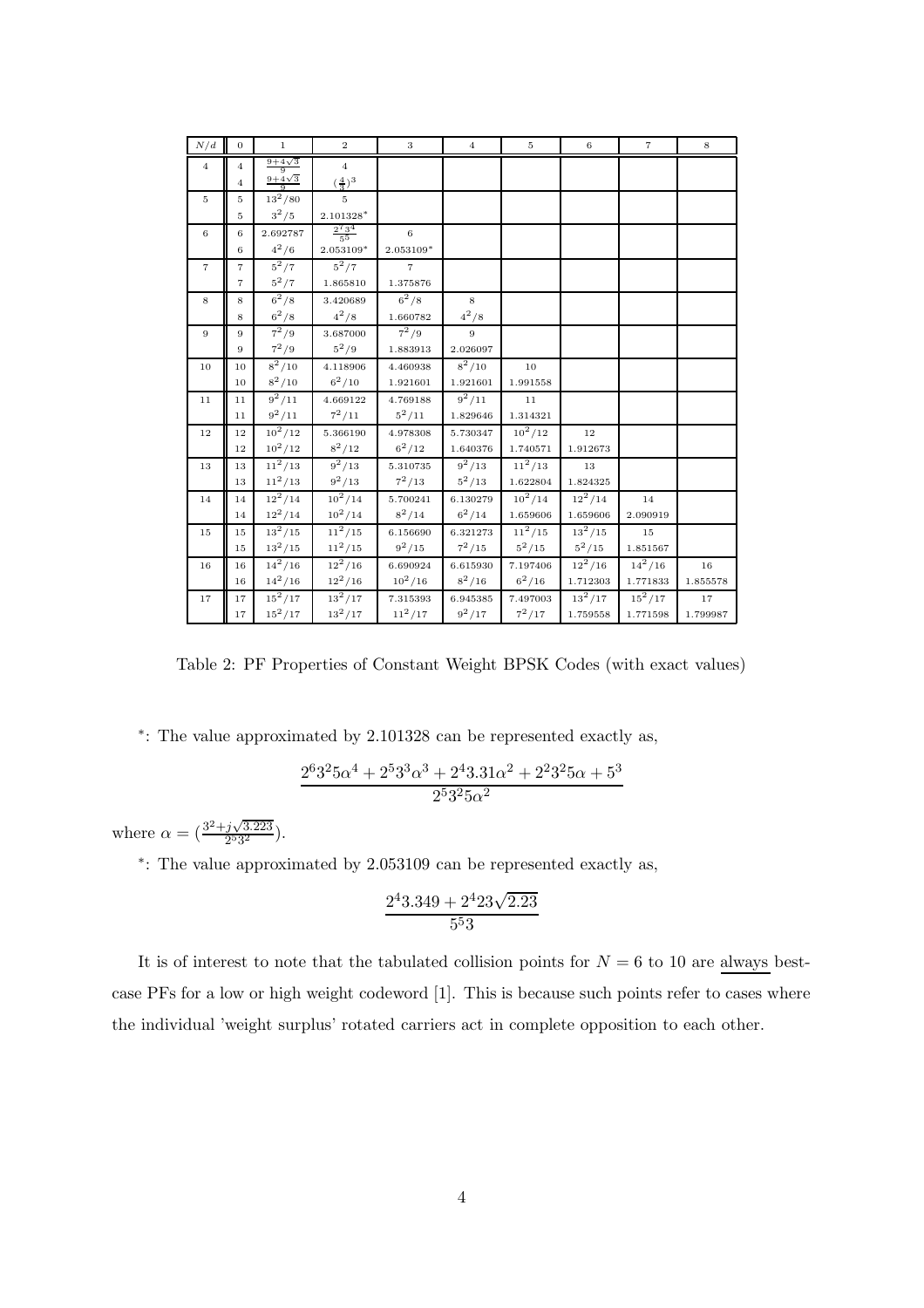Note that for very low or high weights, the PF can be wholly defined:

|  |  |  |  |  | $N$ 4 5 6 7 8 9 10 11 12 13 14 15 16 17                                                 |  |  |
|--|--|--|--|--|-----------------------------------------------------------------------------------------|--|--|
|  |  |  |  |  | $d \begin{bmatrix} 0 & 0 & 0 & 1 & 1 & 1 & 1 & 1 & 1 & 2 & 2 & 2 & 2 & 2 \end{bmatrix}$ |  |  |

Table 3: Threshold for Predictable Maximum Peak at Bin Zero

Note, also, the maximum weight where the maximum peak can possibly occur on bin zero:

|  |  |  |  | $N$ 4 5 6 7 8 9 10 11 12 13 14 15 16 17 |  |  |  |
|--|--|--|--|-----------------------------------------|--|--|--|
|  |  |  |  | $d$ 0 1 1 1 2 2 2 3 3 4 4 5 5 5         |  |  |  |

Table 4: Threshold for Possible Maximum Peak at Bin Zero

# 1.2 Extending the Constant Weight Idea to Other Bins Using the Concept of 'Alignment'

The above observations for constant weight sequences can be interpreted thus: The weight 0 binary sequence has a maximum DFT bin on bin zero, being the sum of unity vectors. This sum is a maximum because the vectors are wholly aligned. Sequences which are distance 1 from this weight 0 sequence (i.e. of weight 1) have a bin zero which is computed from the sum of unity vectors which are all aligned apart from one vector. These binary vectors exhibit a high vector alignment on bin 0 and will therefore have high PF and can consequently be eliminated. As sequence blocklength, N, increases, the same argument can be used for weight 2,3,..etc sequences. The generalisation of this idea to bins other than 0 is the topic of this paper, and for the purpose of clarity the PF will be evaluated only over a 2N-point DFT in this paper (i.e. we are approximately investigating the Merit Factor). The extension of the idea to the PF over larger blocklength DFTs is then straightforward.

Consider, say, bin 3 of a 2N-point DFT of a length N BPSK sequence: This is the sum of N unity vectors, where the first vector is the first vector element of the sequence rotated by 0 radians, the second vector is the second vector element of the sequence rotated by  $\frac{3}{2N}2\pi$  radians, the third vector is the third vector element of the sequence rotated by  $\frac{6}{2N}2\pi$  radians,...and so on. It is apparent that bin 3 of the  $2N$ -point DFT of the bipolar form of the binary sequence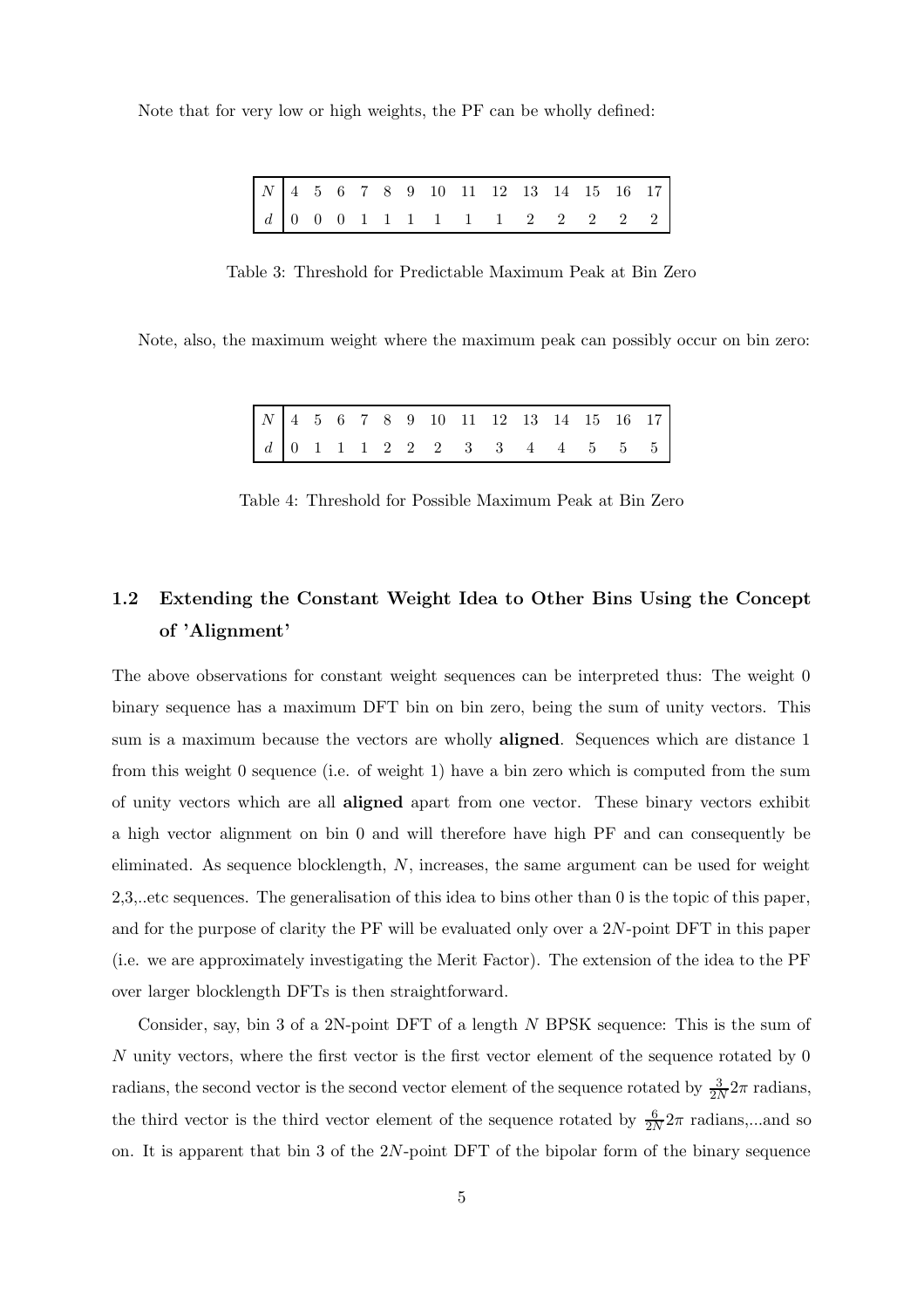$(\lfloor \frac{0}{N} \rfloor, \lfloor \frac{3}{N} \rfloor, \lfloor \frac{6}{N} \rfloor, \ldots, \lfloor \frac{(N-1)3}{N} \rfloor)$  mod 2 will be the sum of N unity vectors which are all in the upper half of the complex plane, i.e. no vector points 'downwards'. In other words, bin 3 of the  $2N$ -point DFT of such a sequence will be the sum of N 'loosely-aligned' unity vectors. Consequently it's PF will be quite high, especially for large N. Moreover, all binary sequences which are negacyclic shifts of the original sequence will only cause a phase rotation at bin 3 in the DFT domain and therefore leave the bin magnitude unaffected (if we had instead chosen to look at an even bin number then, instead of negacyclic shifts we would perform all combinations of negation and cyclic shifts of the sequence). We can identify these loosely-aligned vectors and their negacyclic or cyclic+negation family for each of the 2N bins of the 2N-point DFT and associate with each bin family a worst-case PF and best-case PF (taken over a 2N-point DFT in this paper, unlike the continuous PF for the results of the previous subsection). The bin family for bin 0 is simply  $000...00$  and  $111...11$ , and for bin N of the 2N-point DFT is  $010101...$ and  $101010...$  For other bins the bin family is bigger. As with bin 0 we can, for each bin, investigate all those sequences which are exactly weight 1 away from one or more sequences in the bin family, and a higher weight away from the rest of the sequences in the bin family. The DFT of these 'weight 1' sequences in these bin families will all be loosely-aligned on their respective bins apart from one vector, and will therefore also have pretty high PF, especially as N becomes large. We can further investigate the PF properties of all those sequences which are exactly weight 2 away from one or more sequences in the bin family, and a higher weight away from the rest of the sequences in the bin family.... and so on for weight 3...etc.

Thus we can examine the PF range for each bin family, and for binary sequences of a known distance from this bin family. Therefore, using a table of these PF ranges, sequences with good PF (and Merit Factor) can be identified which will be at least a known set of distances from each of the bin sequence families. Those with lower PF will have larger distance from each of these bin families.

The next section will present the above ideas in a more formal way.

# 2 The Peak Factor Problem Approximates to a Binary Distance Problem

We begin by presenting a few definitions followed by the main conjecture.

**Definition 1** Let WNPF be the Peak Factor of a length N sequence, taken over a W-blocklength Discrete Fourier Transform (DFT).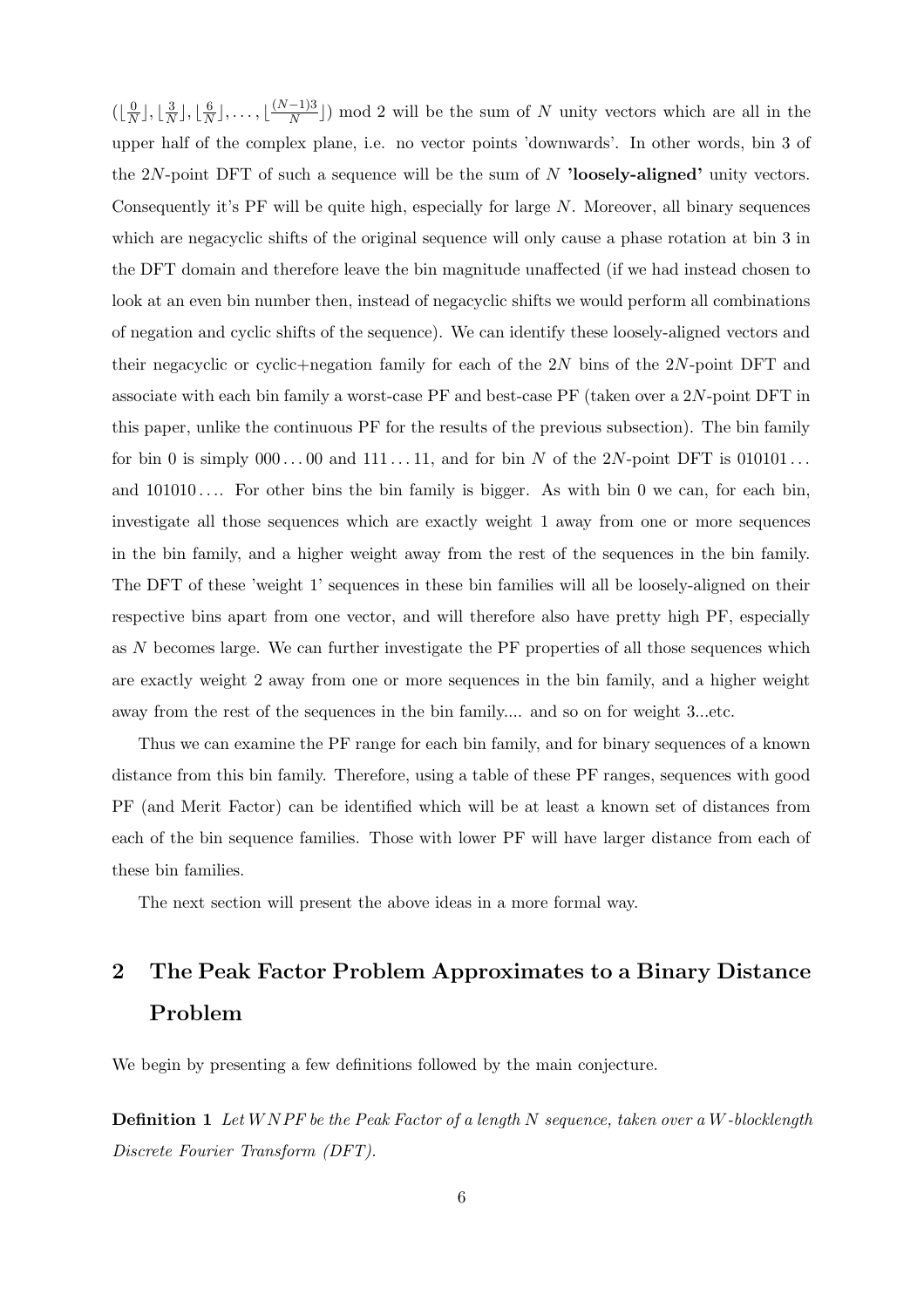Consequently the NPF metric informs us of the periodic properties of the sequence, the odd bins of the 2NPF metric will tell us about the negaperiodic properties of the sequence, and the 2NPF metric will tell us about the aperiodic (and, approximately, the Merit Factor) properties of the sequence. The 4NPF metric will tell us to a good accuracy about the continuous PF properties of the sequence, and the  $\infty$ PF metric will tell us exactly about the continuous PF properties of the sequence. In this paper, for simplicity of exposition, we will concentrate on the 2NPF metric. Extending the idea to the 4NPF, 8NPF metric,...etc, will then be relatively straightforward.

**Definition 2** Let  $u_k$  be the length N binary sequence,

$$
u_k = (\lfloor \frac{0}{N} \rfloor, \lfloor \frac{k}{N} \rfloor, \lfloor \frac{2k}{N} \rfloor, \dots, \lfloor \frac{(N-1)k}{N} \rfloor) \mod 2
$$

For instance, if  $N = 6$ , then  $u_4 = 001001$ , and  $u_5 = 001010$ .

**Definition 3** Let  $U_k$  be the set of length N binary sequences constructed as follows: If  $k$  is even,

$$
\mathbf{U}_{\mathbf{k}} = \{ cyclic \; shifts(u_k) \bigcup negations(cyclic \; shifts(u_k))\}
$$

If  $k$  is odd,

$$
\mathbf{U_k} = \{ \text{negative shifts}(u_k) \}
$$

For instance, if  $N = 6$ , then  $U_4 = \{001001, 010010, 100100, 110110, 101101, 011011\}$ , and

 $U_5 = \{001010, 010101, 101011, 010110, 101101, 011010, 110101, 101010, 010100, 101001, 010010, 100101\}$ 

**Definition 4** Let  $B_d$  be the set of length N, weight d binary sequences. Then  $D_{k,d}$  is the set of length N binary sequences constructed as follows:

$$
\mathbf{D}_{\mathbf{k},\mathbf{d}} = \bigcup_{v \in \mathbf{B}_{\mathbf{d}}} \mathbf{U}_{\mathbf{k}} \oplus v
$$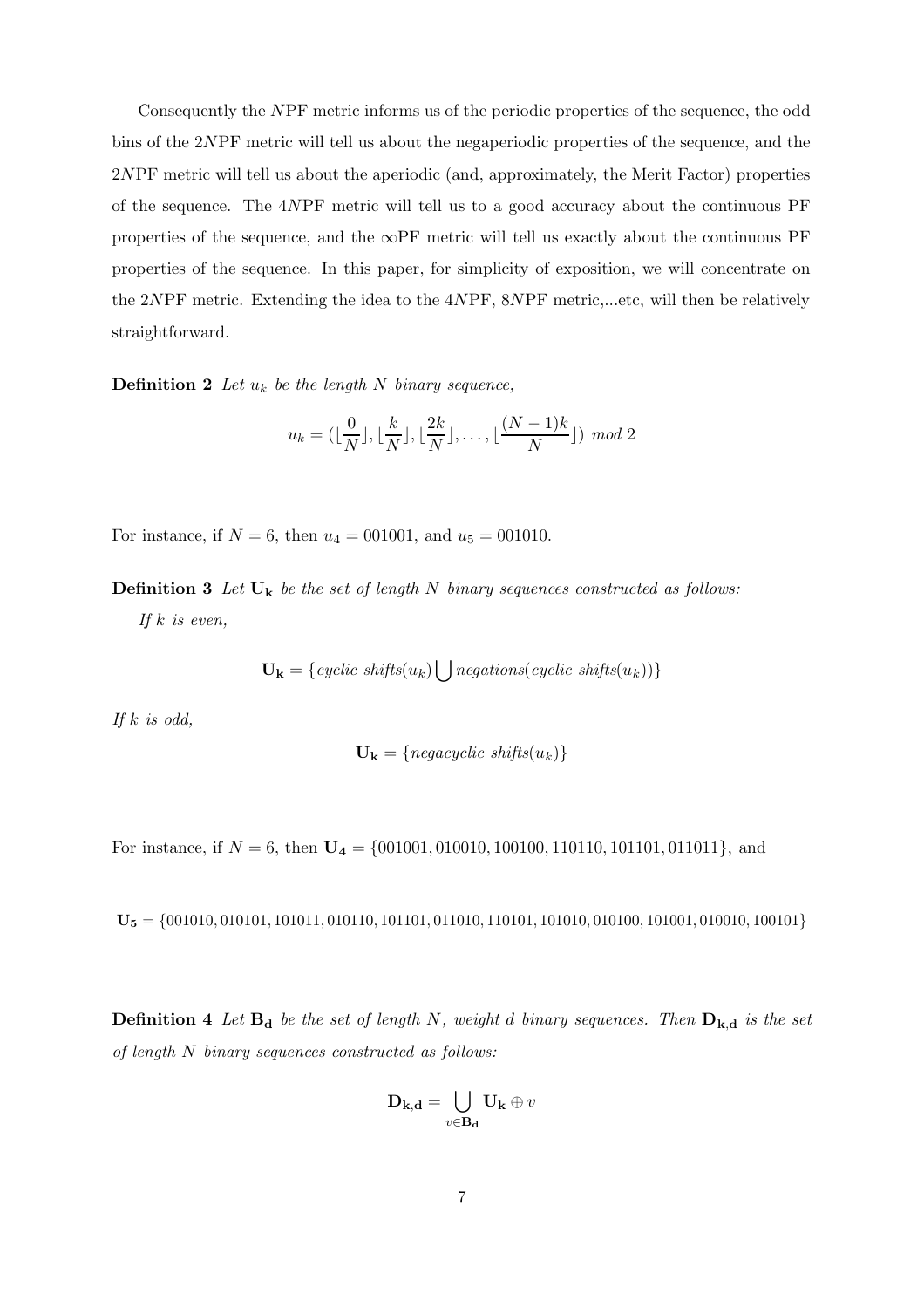For instance, if  $N = 6$ , then

 $D_{4,1} =$  $\{000001, 000010, 000100, 001000, 001011, 001101, 010000, 010011, 010110, 011001, 011010, 011111, 01010, 01100, 011111, 01010, 01100, 01101, 01100, 01100, 01100, 01100, 01100, 01100, 01100, 01100, 01100, 01100, 01100, 01$ 100000, 100101, 100110, 101001, 101100, 101111, 110010, 110100, 110111, 111011, 111101, 111110}

Note that, as evident in this example, a sequence may be constructed more than once using Definition 4, but it is only represented once in  $\mathbf{D}_{\mathbf{k},\mathbf{d}}$ .

#### Definition 5

$$
\mathbf{E}_{\mathbf{k},\mathbf{d}} = \bigcup_{e=0}^{d} \mathbf{D}_{\mathbf{k},\mathbf{d}}
$$

Note that a sequence may be included more than once using Definition 5, but it is only represented once in  $E_{k,d}$ .

#### Definition 6

$$
\mathbf{F}_{\mathbf{k},\mathbf{d}}=\mathbf{E}_{\mathbf{k},\mathbf{d}}-\mathbf{E}_{\mathbf{k},\mathbf{d}-\mathbf{1}}
$$

**Definition 7** A length N binary sequence, s, is said to have a 'distance' d from  $\mathbf{U}_k$  if it is not nearer than distance d to any sequence in  $U_k$ , but is a distance d from one or more members of  $U_k$ . Consequently  $s \in F_{k,d}$ .

The set  $\mathbf{F}_{k,d}$  is the set of all binary sequences which are a distance d away from the bin family  $\mathbf{U}_k$ .

For small values of d the lowest 2NPF of  $\mathbf{F}_{\mathbf{k},\mathbf{d}}$  becomes larger as d falls.

We can therefore state the following lemma:

**Lemma 1** There exists a value  $d_k$  such that all members of  $\mathbf{E}_{\mathbf{k},\mathbf{d}_{\mathbf{k}}}$  have high 2NPF.

#### Definition 8

$$
\mathbf{G} = \bigcup_{k=0}^{N-1} \mathbf{E}_{\mathbf{k},\mathbf{d}_{\mathbf{k}}}
$$

G is the set of binary sequences which are distance  $d_k$  or less away from the bin family  $U_k$ , for all k,  $0 \leq k < 2N$ . G is defined for N distance values,  $d_k$ .

Note that **G** need only be defined for N values of k, not 2N values of k, due to symmetry between the first and second halves of the spectrum.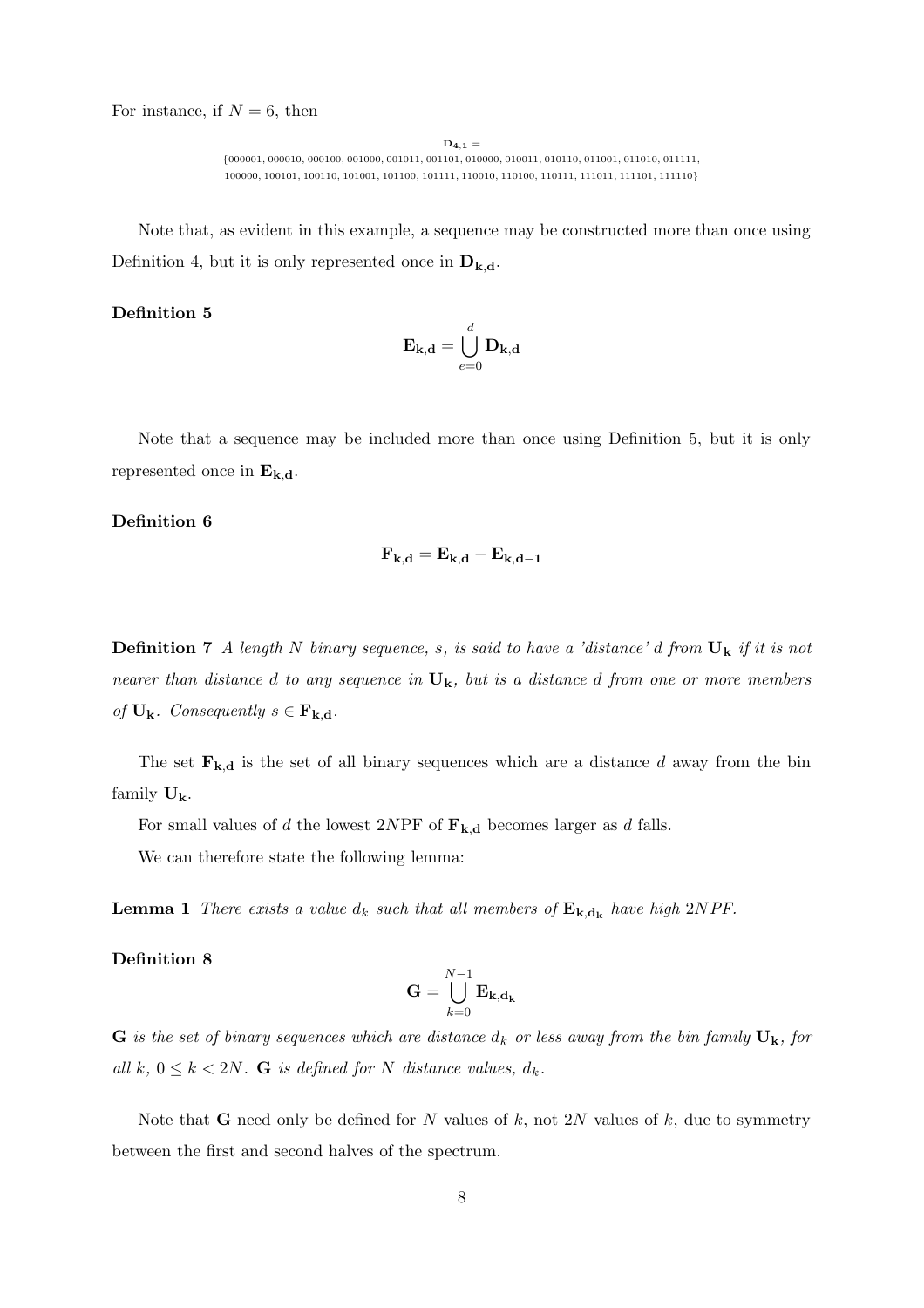**Definition 9** Define the vector  $R = (d_0, d_1, d_2, \ldots, d_{N-1})$  to be the vector of N distance values over which G is defined.

**Lemma 2** There exists a vector  $R$  such that all members of  $G$  have high 2NPF.

Conversely, if **A** is the set of all  $2^N$  binary vectors, then,

Definition 10

$$
\mathbf{H} = \mathbf{A} - \mathbf{G}
$$

**Lemma 3** There exists a vector R such that all members of  $H$  have low or quite low  $2NPF$ .

 $R$  is the 'distance profile' of **H**.

Lemma 3 is still a bit vague, but it seems that by using all  $2N$  bins (or a well chosen subset) to constrain the distance of desirable codewords we can home in on a large number of sequences with good 2NPF. In other words, if one can find a code construction satisfying the distance profile R, then one has found a very good 2NPF code. This paper merely shows that such a code will be good. We do not currently have such a code construction.

The next section presents an example for length 16 binary sequences.

## 3 Example: Length 16 Binary Sequences

Here is the computed table of worst-case and best-case 2NPFs for each set  $\mathbf{F}_{\mathbf{k},\mathbf{d}}$  for  $0 \leq k < 2N$ and small values of d for the case  $N = 16$ .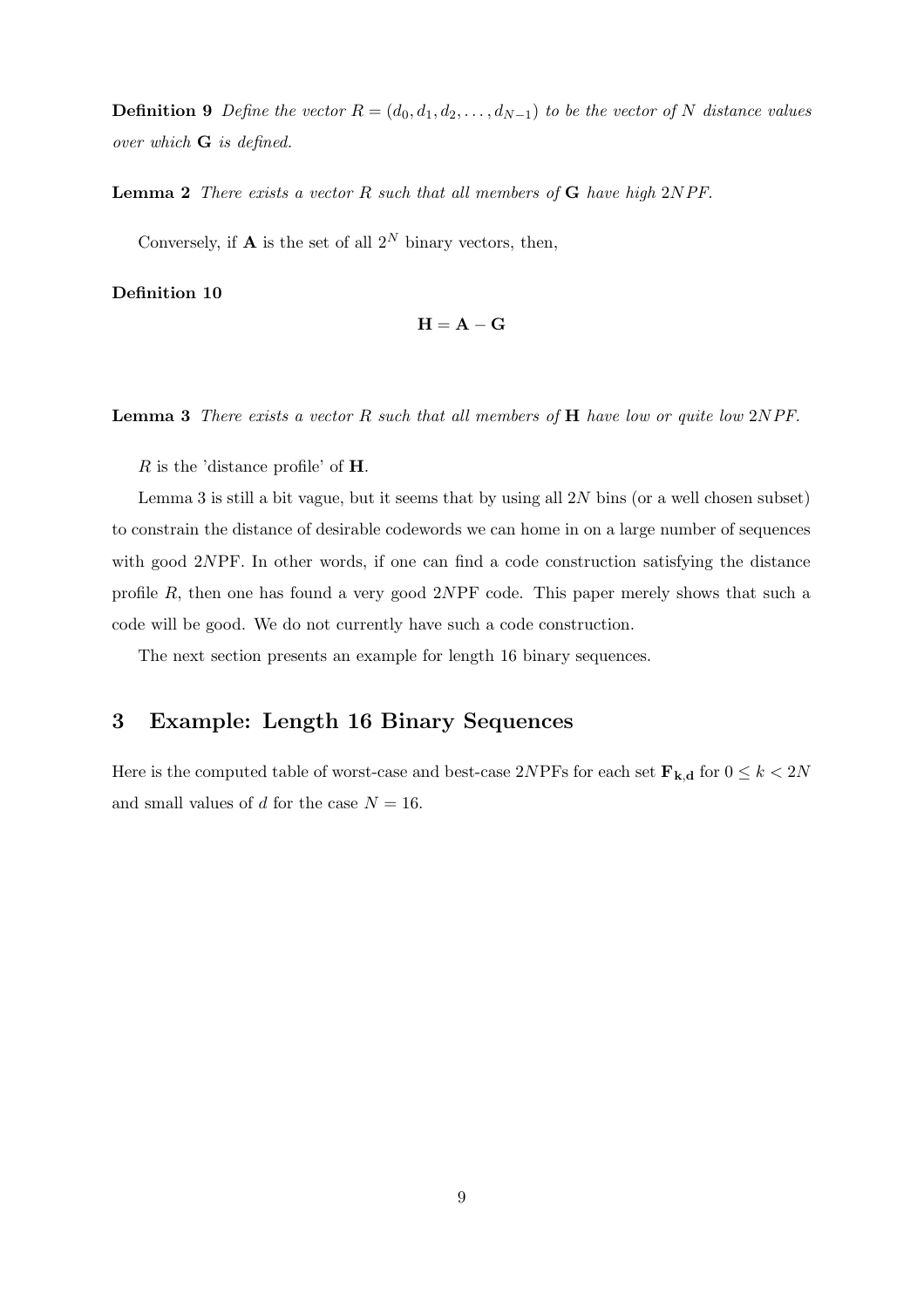The figure in square brackets is the number of sequences in  $F_{k,d}$  for the specified values of k and d. The figures below this in each box are the 2NPF range from lowest 2NPF - highest 2NPF. The '\*' indicates the smallest value of d for a given k such that  $\mathbf{F}_{k,d} \subset \mathbf{D}_{k,d}$ , i.e. where some sequences in  $D_{k,d}$  are also in  $D_{k,d'}$ ,  $d' < d$ . The results for different bins,  $k$ , are grouped according to identical results. For instance, the results for bins 1, 15, 17, 31 are grouped together.

| $\boldsymbol{k}$<br>$d_{\mathcal{A}}$ | $\theta$          | 1                    | $\overline{2}$        | 3                     | $\overline{4}$ | 5              | 6              | $\overline{7}$ | 8              |
|---------------------------------------|-------------------|----------------------|-----------------------|-----------------------|----------------|----------------|----------------|----------------|----------------|
| $\{0, 16\}$                           | $[2]$             | $\left[32\right]$    | $[240]$               | $[1120]$              | [3640]         | [8736]         | [16016]        | $[22880]$      | $[12870]$      |
|                                       | 16.0              | 12.25                | 9.00                  | $6.25 - 6.51$         | $4.0 - 6.51$   | $2.25 - 6.51$  | $1.71 - 9.00$  | $1.60 - 12.25$ | $1.74 - 16.0$  |
| $\{1, 15, 17, 31\}$                   | $[32]$            | $[416]$ *            | $[2432]$              | $[8320]$              | $[17920]$      | [23296]        | [12608]        | $[512]$        |                |
|                                       | $6.51 - 16.0$     | $4.22 - 12.25$       | $2.54 - 9.00$         | $1.71 - 6.57$         | $1.60 - 6.83$  | $1.60 - 9.00$  | $1.71 - 12.25$ | $2.33 - 16.00$ |                |
| $\{2, 14, 18, 30\}$                   | $[16]$            | $[224]$              | $[1424]$ <sup>*</sup> | $[5376]$              | [13120]        | [20608]        | $[17952]$      | $[6560]$       | $[256]$        |
|                                       | 6.57              | $4.30 - 6.51$        | $2.78 - 6.51$         | $1.75 - 6.51$         | $1.71 - 6.57$  | $1.60 - 6.51$  | $1.71 - 9.00$  | $2.25 - 12.25$ | $3.0 - 16.0$   |
| $\{3, 13, 19, 29\}$                   | $[32]$            | $[416]$ <sup>*</sup> | $[2432]$              | [8320]                | [17920]        | [23296]        | [12608]        | $[512]$        |                |
|                                       | 6.51              | $4.22 - 6.32$        | $2.54 - 6.83$         | $1.71 - 9.00$         | $1.60 - 12.25$ | $1.71 - 16.0$  | $1.74 - 16.0$  | $2.33 - 9.00$  |                |
| $\{5, 11, 21, 27\}$                   | $[32]$            | $[416]$ <sup>*</sup> | [2432]                | $[8320]$              | [17920]        | [23296]        | [12608]        | $[512]$        |                |
|                                       | 6.51              | $4.22 - 6.32$        | $2.54 - 6.83$         | $1.71 - 9.00$         | $1.60 - 12.25$ | $1.60 - 16.0$  | $1.81 - 16.0$  | $2.33 - 12.25$ |                |
| $\{4, 12, 20, 28\}$                   | $\lceil 8 \rceil$ | $[128]$              | $[912]$               | $[3840]$ <sup>*</sup> | [10472]        | [18816]        | [20080]        | [9984]         | $[1296]$       |
|                                       | 6.83              | $4.66 - 6.08$        | $2.85 - 6.51$         | $2.25 - 6.51$         | $1.71 - 6.83$  | $1.60 - 6.51$  | $1.71 - 9.00$  | $1.75 - 12.25$ | $2.21 - 16.0$  |
| $\{6, 10, 22, 26\}$                   | $[16]$            | $[224]$              | $[1424]$ <sup>*</sup> | $[5376]$              | [13120]        | [20608]        | $[17952]$      | [6560]         | $[256]$        |
|                                       | 6.57              | $4.30 - 6.32$        | $2.78 - 6.51$         | $1.75 - 6.51$         | $1.71 - 6.57$  | $1.60 - 6.51$  | $1.71 - 9.00$  | $2.25 - 12.25$ | $3.00 - 16.00$ |
| $\{7, 9, 23, 25\}$                    | $[32]$            | $[416]$ *            | $[2432]$              | $[8320]$              | $[17920]$      | [23296]        | [12608]        | $[512]$        |                |
|                                       | 6.51              | $4.22 - 6.02$        | $2.54 - 6.32$         | $1.81 - 8.00$         | $1.60 - 9.00$  | $1.71 - 12.25$ | $1.60 - 16.0$  | $2.33 - 6.51$  |                |
| $\{8, 24\}$                           | $\lceil 4 \rceil$ | [64]                 | $[480]$               | $[2240]$              | $[7000]$       | $[14784]$ *    | [20384]        | [15680]        | [4900]         |
|                                       | 8.00              | 6.25                 | $4.5 - 6.02$          | $3.25 - 6.51$         | $2.00 - 6.51$  | $1.60 - 6.51$  | $1.71 - 9.00$  | $1.75 - 12.25$ | $2.00 - 16.00$ |

Table 5: 2NPF Properties of  $\mathbf{F}_{\mathbf{k},\mathbf{d}}$  Sets for  $N=16$ 

We can use this table to define a codeset with specified distances from the bin families,  $\mathbf{U}_k$ , such that the codeset comprises sequences with low 2NPF. Table 6 shows the 2NPF results for sequence sets **H** for various distance profiles, out of a total message space of  $2^{16} = 65536$ .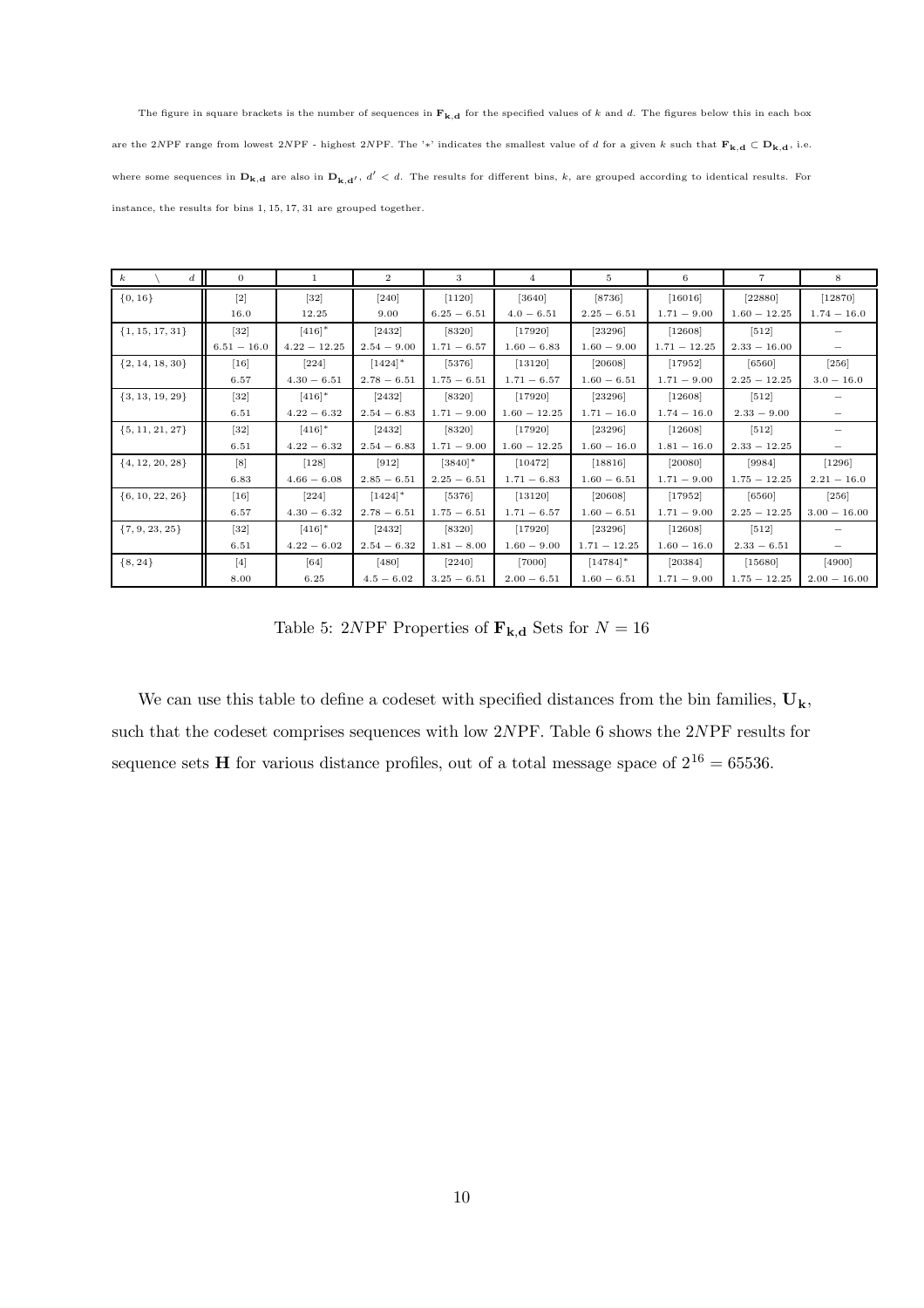The distance profile, R, is abbreviated in this table to the sequence  $a, b, c, d, e, f, g, h, i$  where  $d_0, d_{16} = a, d_1, d_{15}, d_{17}, d_{31} = b$ ,  $d_2, d_{14}, d_{18}, d_{30} = c, \, d_3, d_{13}, d_{19}, d_{29} = d, \, d_4, d_{12}, d_{20}, d_{28} = e, \, d_5, d_{11}, d_{21}, d_{27},\\ = f, \, d_6, d_{10}, d_{22}, d_{26} = g, \, d_7, d_9, d_{23}, d_{25} = h, \, d_8, d_{24} = g, \, d_9, d_{10}, d_{11}, d_{12}, d_{12}, d_{13}, d_{14}, d_{15}, d_{16}, d_{17}, \\ = g, \, d_9, \, d$ i. The tail distance profile is similarly abbreviate for the same  $d_i$  subsets on the line underneath for each example. The last example in the table represents  $d_0 - d_1$  directly. The notation  $|\mathbf{H}(\mathbf{x})|$  means 'the number of sequences in H which have a 2NPF  $\leq x$ '.  $|\mathbf{A}(\mathbf{x})|$  is similarly defined.

| Distance Profile                                           | $2NPF$ Range of $H$ | H(x)                        | $ \mathbf{A}(\mathbf{x}) $          |
|------------------------------------------------------------|---------------------|-----------------------------|-------------------------------------|
| 3, 0, 0, 0, 0, 0, 0, 0, 1                                  | $1.60 - 6.32$       | $ H  = 62376$               | $ A(6.32)  = 64672$                 |
| $-$ , $-$ , $-$ , $-$ , $-$ , $-$ , $-$ , $-$ , $-$        |                     |                             |                                     |
| 5, 2, 2, 2, 2, 2, 2, 2, 4                                  | $1.60 - 4.54$       | $ H  = 16012$               | $ A(4.54)  = 57896$                 |
| $-,-,-,-,-,-,-,-,-,-,-$                                    |                     | $ \mathbf{H}(2.85)  = 9072$ | $ \mathbf{A}(2.85)  = 19688$        |
|                                                            |                     | $ \mathbf{H}(1.99)  = 1072$ | $ {\bf A}(1.99)  = 1072$            |
| 5, 2, 2, 2, 3, 2, 2, 2, 4                                  | $1.60 - 4.54$       | $ H  = 13700$               | $ {\bf A}({\bf 4}.{\bf 54}) =57896$ |
| $-,-,-,-,-,-,-,-,-,-,-$                                    |                     | $ \mathbf{H}(2.77)  = 7612$ | $ \mathbf{A}(2.77)  = 17556$        |
|                                                            |                     | $ \mathbf{H}(1.99)  = 1072$ | $ {\bf A}(1.99)  = 1072$            |
| 5, 2, 2, 2, 3, 2, 2, 2, 4                                  | $1.60 - 3.89$       | $ H  = 10944$               | $ {\bf A}(3.89)  = 42788$           |
| $-, 7, 7, 7, 8, 7, 7, 7, 8$                                |                     | $ \mathbf{H}(2.77)  = 6284$ | $ \mathbf{A}(2.77)  = 17556$        |
|                                                            |                     | $ \mathbf{H}(1.99)  = 1072$ | $ {\bf A}(1.99)  = 1072$            |
| 5, 2, 3, 2, 3, 2, 2, 2, 4                                  | $1.60 - 3.92$       | $ H  = 8228$                | $ {\bf A}(3.92)  = 44108$           |
| $-,-,-,-,-,-,-,-,-,-,-,-$                                  |                     | $ \mathbf{H}(2.53)  = 3240$ | $ \mathbf{A}(2.53)  = 11580$        |
|                                                            |                     | $ \mathbf{H}(1.99)  = 840$  | $ {\bf A}(1.99)  = 1072$            |
| 5, 2, 3, 2, 3, 2, 2, 2, 4                                  | $1.60 - 3.89$       | $ H  = 7888$                | $ A(3.92)  = 44108$                 |
| $-, 7, 7, 7, 8, 7, 7, 7, 8$                                |                     | $ \mathbf{H}(2.53)  = 2912$ | $ {\bf A}({\bf 2}.53)  = 11580$     |
|                                                            |                     | $ H(1.99)  = 896$           | $ {\bf A}(1.99)  = 1072$            |
| 6, 3, 3, 3, 4, 3, 3, 3, 4                                  | $1.60 - 2.24$       | $ H  = 16$                  | $ {\bf A}({\bf 2}.{\bf 24}) =2248$  |
| $-$ , $-$ , $-$ , $-$ , $-$ , $-$ , $-$ , $-$ , $-$        |                     | $ H(1.60) =8$               | $ A(1.60) =8$                       |
| 6, 3, 3, 3, 4, 3, 3, 3, 4                                  | 1.60                | $ H  = 8$                   | $ A(1.60) =8$                       |
| 8, 6, 6, 5, 6, 6, 6, 7, 6                                  |                     | $ H(1.60) =8$               | $ A(1.60) =8$                       |
| Bins $0 - 16$ :                                            | 1.60                | $ H  = 8$                   | $ A(1.60) =8$                       |
|                                                            |                     | $ H(1.60) =8$               | $ A(1.60) =8$                       |
| $8, -, -, -, -, -, -, -, -, -, -, -, -, -, -, -, -, -, -,$ |                     |                             |                                     |

Table 6: 2NPF Properties of **G** Sets for  $N = 16$ 

Table 6 indicates how the distance profile can control the 2NPF range of **H**. In the case of 3, 0, 0, 0, 0, 0, 0, 1 in the table, the distance criteria successfully eliminates most messages with  $2NPF > 6.32$ . In the case of  $5, 2, 2, 2, 3, 2, 2, 4$  in the table, although there a number of sequences with moderately high 2NPF, all messages with  $2NPF \leq 1.99$  are included. Also, the case of 6, 3, 3, 3, 4, 3, 3, 4 captures 16 messages, 8 of which have the best possible 2NPF (and very good Merit Factor) of 1.60. The other 8 have a 2NPF of 2.24. By adding additional 'tail' constraints on each bin we can further improve results. In particular, for  $6, 3, 3, 3, 4, 3, 3, 4$  with the tail constraints  $8, 6, 6, 5, 6, 6, 6, 7, 6$ , we eliminate all but the set of 8 messages with optimal 2NPF. The final entry in the table shows that these constraints can be limited to the first 16 bins, and eased somewhat, and yet we are still able to capture only the 8 optimum 2NPF messages.

The above results suggest that the distance profile constraints are quite successful in limiting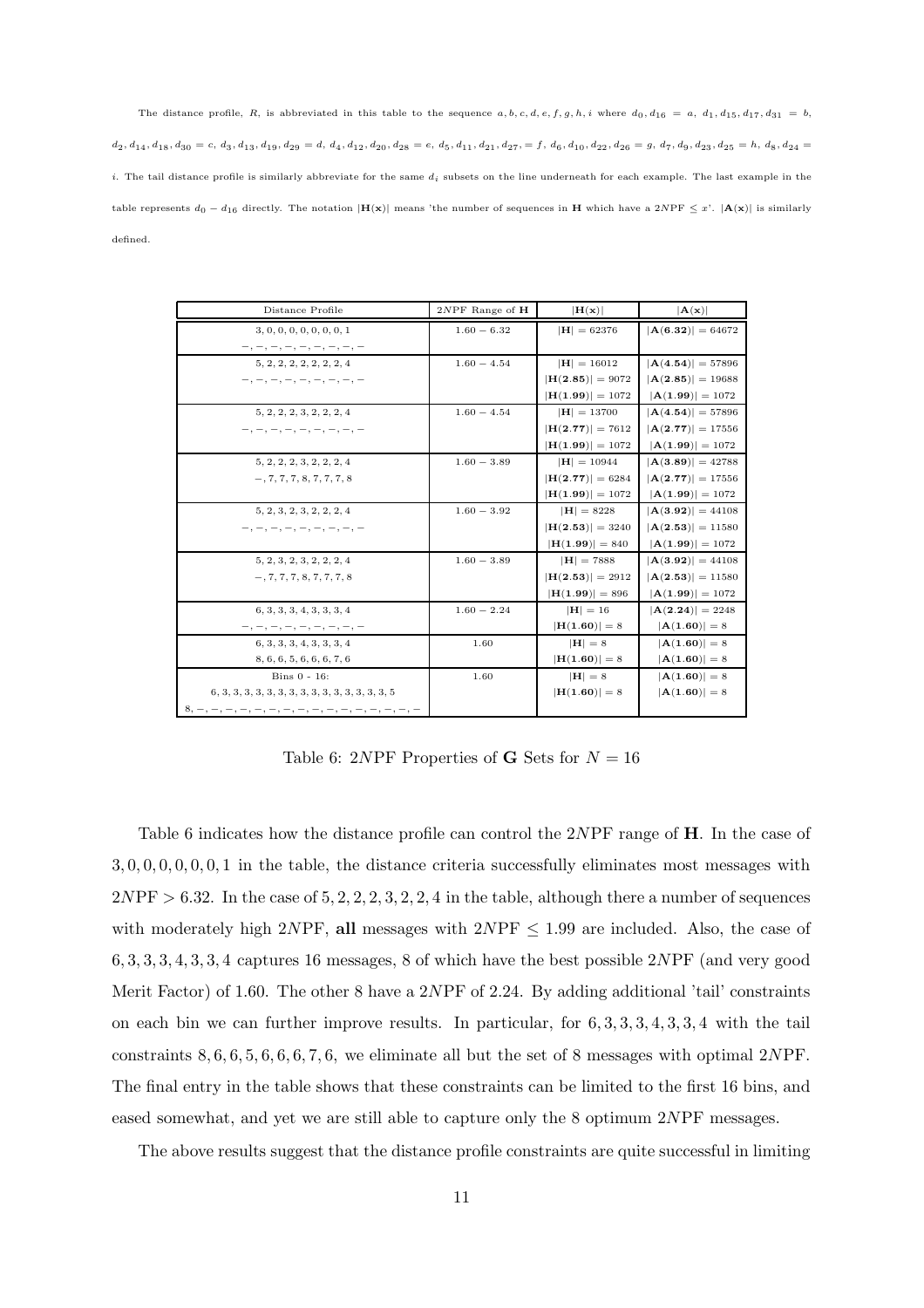2NPF. They also suggest that the bin families,  $U_k$ , could perhaps be augmented in some way so as to eliminate further unwanted messages.

For comparison purposes we should note that the Golay-Davis-Jedwab (GDJ) 'complementary sequence' approach will yield 384 length 16 binary sequences with  $\infty$ PF  $\leq 2.0$ . It is hoped that the method outlined in this paper (or a slight improvement of it) will yield much higher rates, particularly as N increases. However, unlike the GDJ approach, we do not yet have a code construction. This paper has only succeeded in proposing binary code constraints.

We can gain further insight by looking at the PF taken only over each bin in question  $(7)$ , as opposed the 2NPF taken over all 2N bins for each bin in question  $(5)$ . We thus see that messages which are a large distance away from the bin families (i.e. around 7 or 8) will have very low PF value at bin k. This in turn forces a moderate rise in the best case 2NPF at these distances, as was previously shown in Table 5.

The figure in square brackets is the number of sequences in  $F_{k,d}$  for the specified values of k and d. The figures below this in each box is the PF range fromlowest PF - highest PF at bin  $k$  only. The results for different bins,  $k$ , are grouped according to identical results. For instance, the results for bins 2, 6, 10, 14, 18, 22, 26, 30 are grouped together.

| $\boldsymbol{k}$<br>d | $\mathbf{0}$      |               | $\mathbf{2}$          | 3                     | 4             | 5                      | 6               |                 | 8            |
|-----------------------|-------------------|---------------|-----------------------|-----------------------|---------------|------------------------|-----------------|-----------------|--------------|
| $\{0, 16\}$           | $\lceil 2 \rceil$ | $[32]$        | $[240]$               | [1120]                | [3640]        | $[8736]$               | [16016]         | [22880]         | [12870]      |
|                       | 16.0              | 12.25         | 9.00                  | 6.25                  | 4.0           | 2.25                   | 1.00            | 0.25            | 0            |
| $\{1, 3, 5, 7,$       | $[32]$            | $[416]$ *     | $[2432]$              | [8320]                | [17920]       | 23296                  | [12608]         | $[512]$         |              |
| 9, 11, 13, 15,        | 6.51              | $4.22 - 6.02$ | $2.42 - 5.11$         | $1.18 - 3.92$         | $0.36 - 2.64$ | $0.05 - 1.46$          | $0.0008 - 0.55$ | $0.0004 - 0.06$ |              |
| 17, 19, 21, 23,       |                   |               |                       |                       |               |                        |                 |                 |              |
| 25, 27, 29, 31        |                   |               |                       |                       |               |                        |                 |                 |              |
| $\{2, 6, 10, 14,$     | $[16]$            | $[224]$       | $[1424]$ <sup>*</sup> | $[5376]$              | [13120]       | [20608]                | [17952]         | [6560]          | $[256]$      |
| 18, 22, 26, 30        | 6.57              | $4.30 - 6.32$ | $2.50 - 5.61$         | $1.20 - 4.54$         | $0.36 - 3.28$ | $0.08 - 2.03$          | $0.002 - 0.96$  | $0.002 - 0.25$  | $\mathbf{0}$ |
| $\{4, 12, 20, 28\}$   | [8]               | $[128]$       | $[912]$               | $[3840]$ <sup>*</sup> | [10472]       | [18816]                | [20080]         | [9984]          | $[1296]$     |
|                       | 6.83              | $4.66 - 6.08$ | $2.85 - 5.83$         | $1.54 - 4.37$         | $0.59 - 3.41$ | $0.13 - 1.96$          | $0.03 - 1.0$    | $0.04 - 0.25$   | $\mathbf{0}$ |
| $\{8, 24\}$           | [4]               | [64]          | [480]                 | $[2240]$              | $[7000]$      | $[14784]$ <sup>*</sup> | [20384]         | [15680]         | [4900]       |
|                       | 8.00              | 6.25          | $4.5 - 5.0$           | $3.25 - 4.25$         | $2.00 - 4.00$ | $1.25 - 2.25$          | $0.5 - 1.0$     | 0.25            |              |

Table 7: Bin k PF Properties of  $\mathbf{F}_{\mathbf{k},\mathbf{d}}$  Sets for  $N = 16$ 

## 4 Example: Length 17 Binary Sequences

A brief 'spot' check (guess) of the length 17 case came up with the following result:

This profile obtains the lowest possible 2NPF class of 1.57.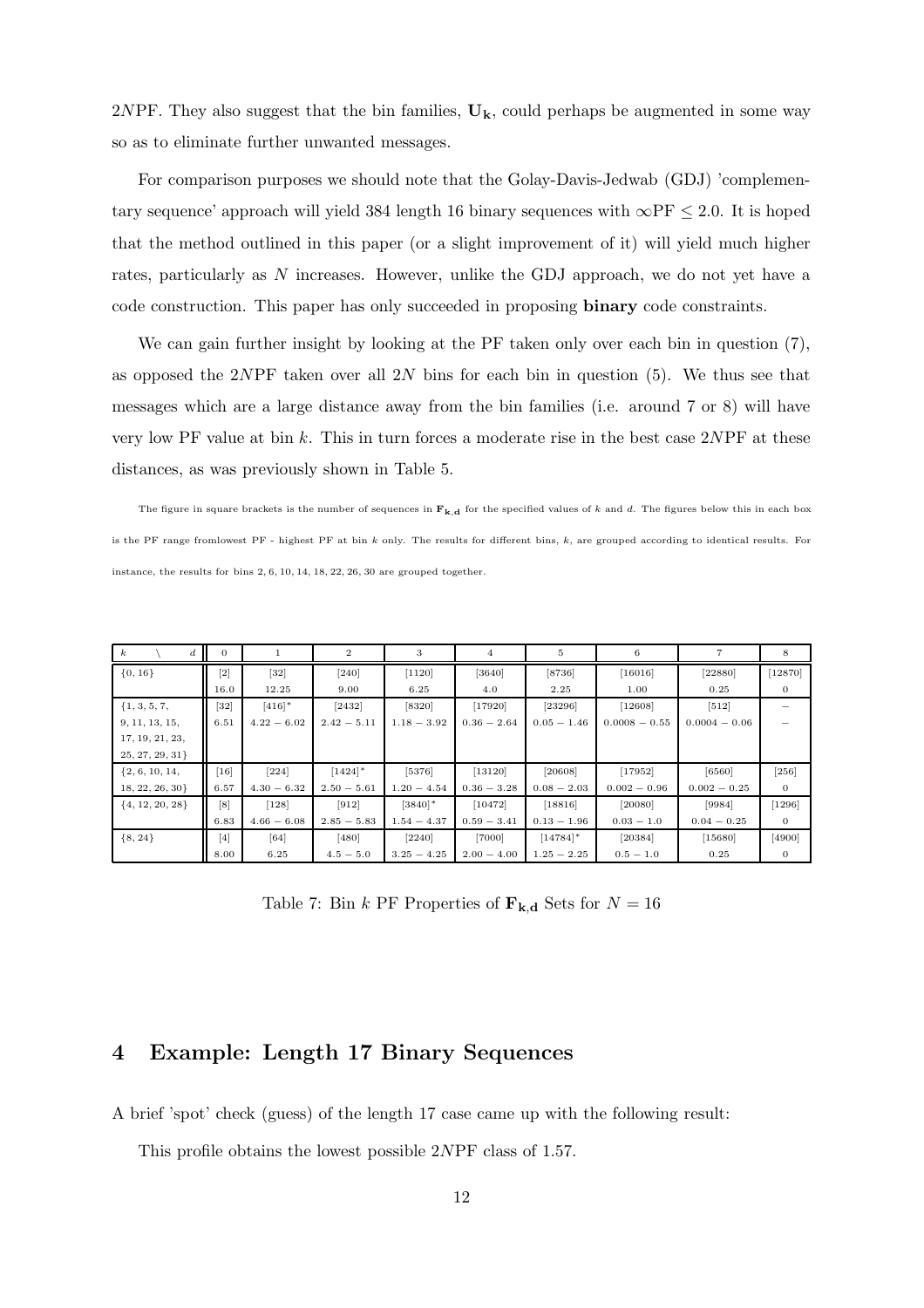| $2NPF$ Range of $H$ | $ H(\mathbf{x}) $ | $ {\bf A}({\bf x}) $                               |
|---------------------|-------------------|----------------------------------------------------|
| $1.57 - 2.87$       |                   | $ \mathbf{H}  = 4052$ $ \mathbf{A}(2.87)  = 30128$ |
|                     |                   |                                                    |

Table 8: 2NPF Properties of **G** Sets for  $N = 17$ 

## 5 Computing the 2NPF Using the L-point DFT

One can also, more generally, include the bin families for the L bins of the L-point DFT and constrain the required sequences for the 2NPF accordingly. These may include the cyclic and negacyclic bin families discussed so far, (if  $2N|L$ ), plus further bin families. However, whereas the bin families for the cyclic and negacyclic cases are obviously generated, the situation is a bit more complicated for the new bin families. For example, consider bin 3 of a 32-point DFT for a length 8 sequence. Then the sequence,

$$
u_3 = (\lceil \frac{0}{16} \rceil, \lceil \frac{3}{16} \rceil, \lceil \frac{6}{16} \rceil, \lceil \frac{9}{16} \rceil, \lceil \frac{12}{16} \rceil, \lceil \frac{15}{16} \rceil, \lceil \frac{18}{16} \rceil, \lceil \frac{21}{16} \rceil) \bmod 2
$$

will have all vectors in the top half of the complex plane (i.e. loosely aligned) at bin 3. More generally, all vectors of the form,

$$
u_{3,s} = (\lceil \frac{0+s}{16} \rceil, \lceil \frac{3+s}{16} \rceil, \lceil \frac{6+s}{16} \rceil, \lceil \frac{9+s}{16} \rceil, \lceil \frac{12+s}{16} \rceil, \lceil \frac{15+s}{16} \rceil, \lceil \frac{18+s}{16} \rceil, \lceil \frac{21+s}{16} \rceil) \bmod 2
$$

will be loosely aligned, with all vectors at bin 3 in some half of the complex plane. This will give the following set of sequences:

> 00000011, 10000011, 10000001, 11000001, 11000000, 11100000, 11110000, 11111000, 11111100, 01111100, 01111110, 00111110, 00111111, 00011111, 00001111, 00000111

Note that this family is neither cyclic nor negacyclic shift.

In this way, we arrive at the following definitions, (which are completely general and can be used to construct the cyclic, negacyclic, and all bin cases).

**Definition 11** Let  $u_{k,s}$  be the length N binary sequence,

$$
u_{k,s} = \left(\lfloor \frac{2(0+s)}{L} \rfloor, \lfloor \frac{2(k+s)}{L} \rfloor, \lfloor \frac{2(2k+s)}{L} \rfloor, \ldots, \lfloor \frac{2((N-1)k+s)}{L} \rfloor \right) \mod 2
$$

**Definition 12** Let  $U_k$  be the set of length N binary sequences constructed as follows:

$$
\mathbf{U_k} = \bigcup_{s=0}^{L-1} u_{k,s}
$$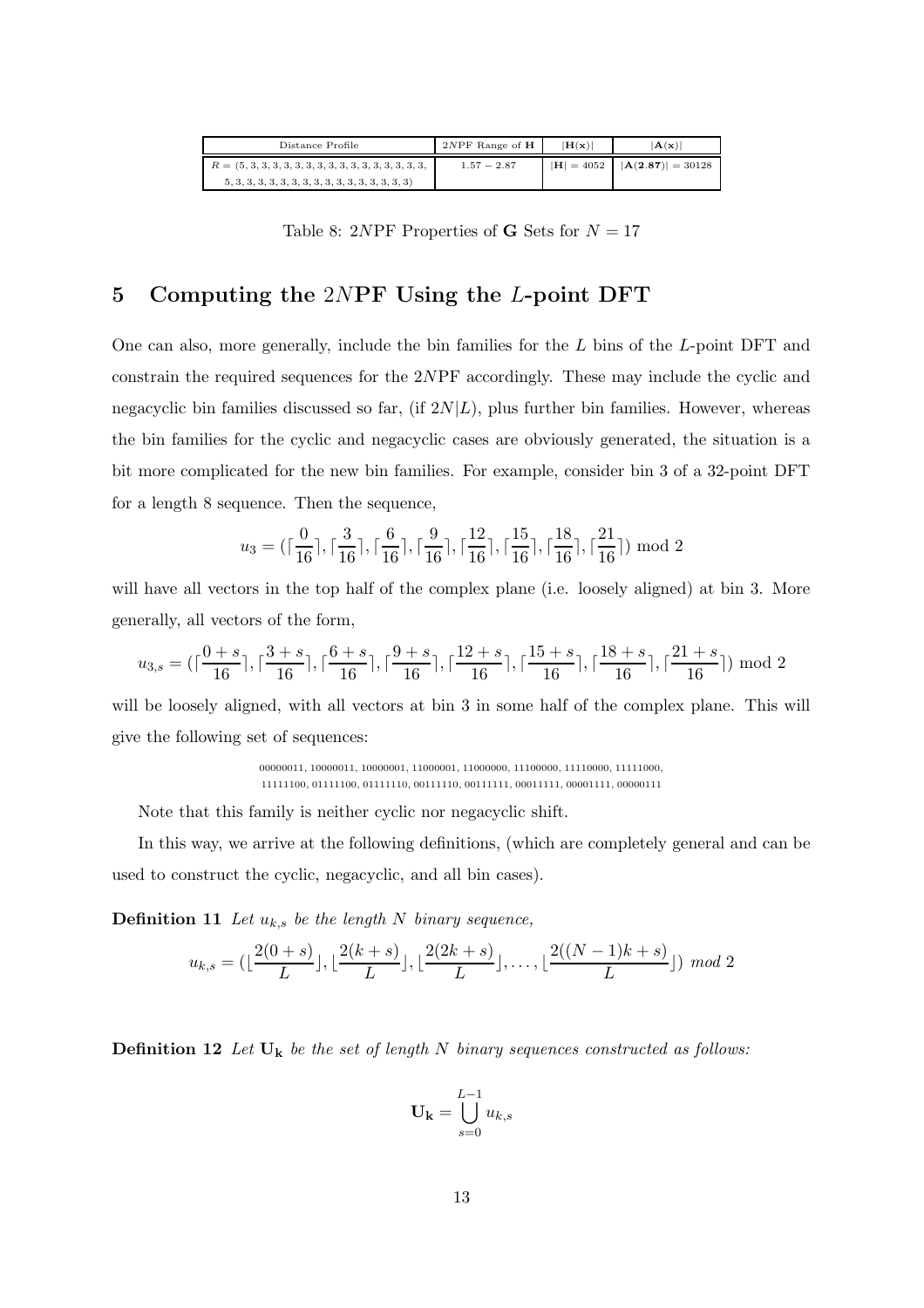The distance definitions defined in previous sections hold in exactly the same way, however we have now generalised the problem to identify further bin families from which flat sequences should be distant. We therefore have a more detailed distance profile. A desirable aim will be to identify a smallest set of distance families from which optimal sequences should have a known distance.

## 6 Distance Profiles for Optimal Sequence Sets

The first table is for 2NPF properties, the second table is for NPF properties.

| $\boldsymbol{N}$ | $DFT$ size, $w$ | Distance Profile                                    | $2NPF$ Range of $H$ | $ H(\mathbf{x}) $ | $ {\bf A}({\bf x}) $ | comments                         |
|------------------|-----------------|-----------------------------------------------------|---------------------|-------------------|----------------------|----------------------------------|
| 6                | 12              | 1001001                                             | 2.0                 | $\overline{4}$    | 12                   | ideal $\infty$ PF class          |
| 6                | 12              | 1000001                                             | 2.0                 | 12                | 12                   | ideal $2NPF$ class               |
| $\overline{7}$   | 14              | 20000002                                            | 1.14                | 4                 | $\overline{4}$       | ideal 2NPF and $\infty$ PF class |
| 8                | 32              | 2.00000.2.00000.2                                   | 1.65                | 16                | 16                   | ideal 2NPF class                 |
|                  |                 | Tail $.2112$ .                                      |                     |                   |                      |                                  |
| 8                | 32              | 2.00000.2.00000.2                                   | 1.65                | 8                 | 16                   | ideal $\infty$ PF class          |
|                  |                 | Tail $.2222$ .                                      |                     |                   |                      |                                  |
| 9                | 18              | 2001001002                                          | 1.72                | 24                | 24                   | ideal 2NPF class                 |
|                  |                 | Tail 4444                                           |                     |                   |                      |                                  |
| 10               | 40              | $\dots 1 \dots 11 \dots 111 \dots 11 \dots 1 \dots$ | 1.85                | 8                 | 72                   | ideal $\infty$ PF class          |
|                  |                 | Tail $3.4444.3$                                     |                     |                   |                      |                                  |
| 11               | 22              | 3.11111111.4                                        | 1.09                | 4                 | $\overline{4}$       | ideal 2NPF and $\infty$ PF class |
|                  |                 | Tail .33333333333.                                  |                     |                   |                      |                                  |

Table 9: 2NPF Properties of G Sets for Various N

| $\boldsymbol{N}$ | DFT size, $w$ | Distance Profile | $NPF$ Range of $H$  | H(x) | $ {\bf A}({\bf x}) $ | comments        |
|------------------|---------------|------------------|---------------------|------|----------------------|-----------------|
| 6                | 6             | 1001             | $2.0(PACF = 2.00)$  | 24   | 24                   | ideal NPF class |
| $\overline{7}$   | 7             | 2000             | $1.14(PACF = 1.00)$ | 28   | 28                   | ideal NPF class |
| 8                | 8             | 20202            | $1.5(PACF = 4.00)$  | 32   | 32                   | ideal NPF class |
|                  |               | Tail .3.3.       |                     |      |                      |                 |
| 9                | 9             | 200100           | $1.72(PACF = 3.00)$ | 108  | 108                  | ideal NPF class |
|                  |               | Tail 44          |                     |      |                      |                 |
| 10               | 10            | 211112           | $1.85(PACF = 2.00)$ | 320  | 320                  | ideal NPF class |
|                  |               | Tail .4444.      |                     |      |                      |                 |
| 11               | 11            | .                | $1.09(PACF = 1.00)$ | 44   | 44                   | ideal NPF class |
|                  |               | Tail .3.433      |                     |      |                      |                 |

Table 10:  $NPF$  Properties of **G** Sets for Various  $N$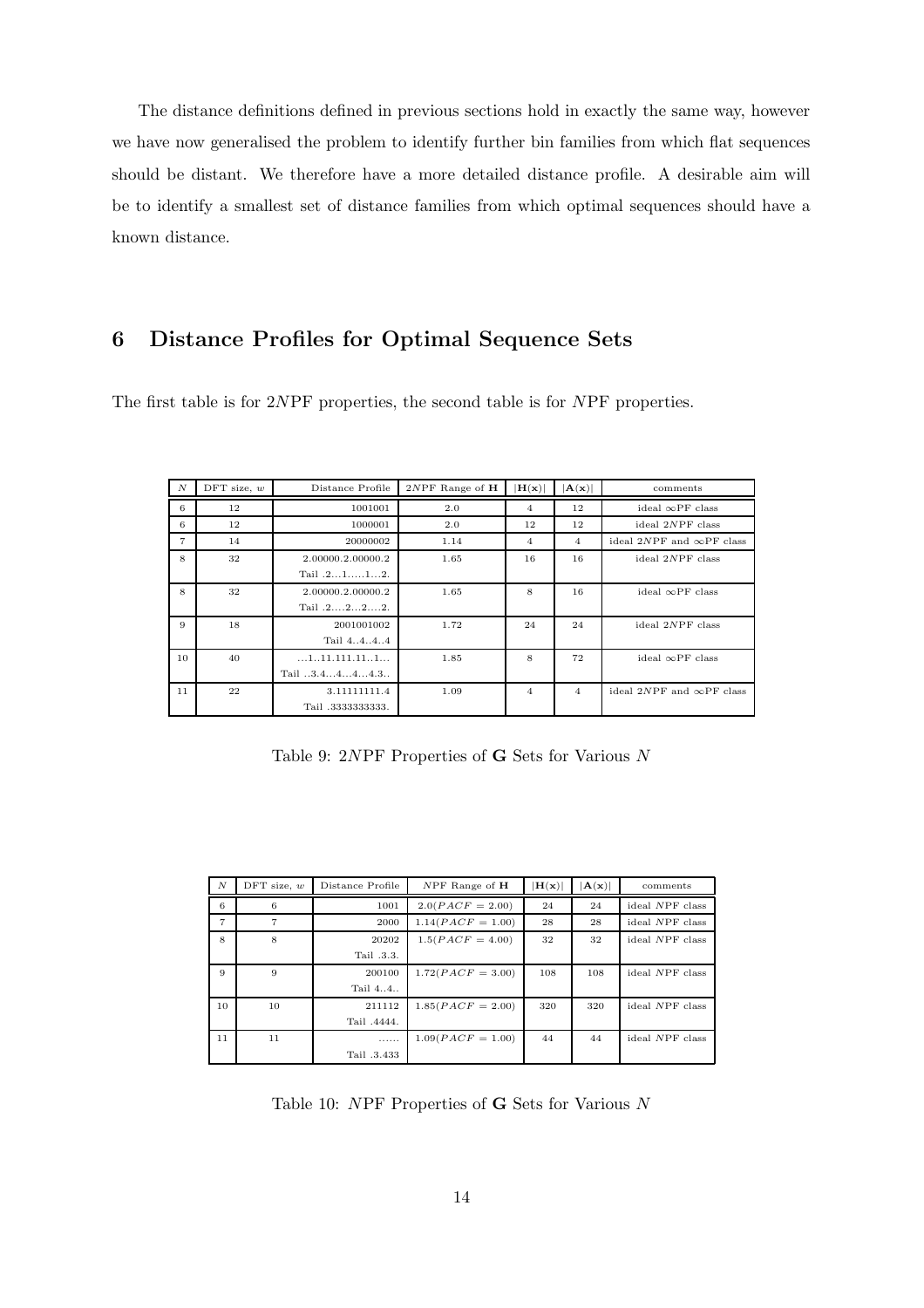## 7 Conclusion and Further Work

This paper has identified the problem of finding sequences which are spectrally flat with a discrete distance problem, where all acceptable sequences have sufficient distance from a set of clusters of high spectral peak sequences. Further work should consider the following:

- Recast the periodic autocorrelation problem using only the  $U_k$  families when k is even. This is a subproblem of the problem under discussion in this paper.
- Recast the negaperiodic autocorrelation problem using only the  $U_k$  families when k is odd. This is a subproblem of the problem under discussion in this paper.
- Derive equations for the offline computation of tables like Table 5, at least for small distances, d. I think this is quite easy to do.
- Use the Merit Factor metric instead of the 2NPF metric. The ranges will be slightly different.
- Augment the bin families  $U_k$  somehow, or introduce extra bin families, so as to eradicate the remaining sequences with moderately high 2NPF.
- Develop code constructions to generate codesets **H** which satisfy the distance profile.
- Develop code constructions to generate codesets H which satisfy the distance profile and such that the minimum distance of  $H$  is high, (i.e.  $H$  possesses intrinsic error correction properties).
- Extend the ideas to WNPF where  $W = 4, 8, \dots$ etc.

## References

- [1] M.G.Parker,S.J.Shepherd,S.K.Barton, "Final Report of EPSRC Grant GR/K48914: Multi-Function Coding for Minimisation of Peak Envelope Power and Error Control in Multitone Modulation Systems", University of Bradford Internal Report No 601, '97
- [2] S.J.Shepherd,J.Orriss,S.K.Barton, "Asymptotic Limits in Peak Envelope Power Reduction by Redundant Coding in QPSK Multi-Carrier Modulation", IEEE Trans on Communications, Vol 46, No 1, pp 5-10, Jan '98